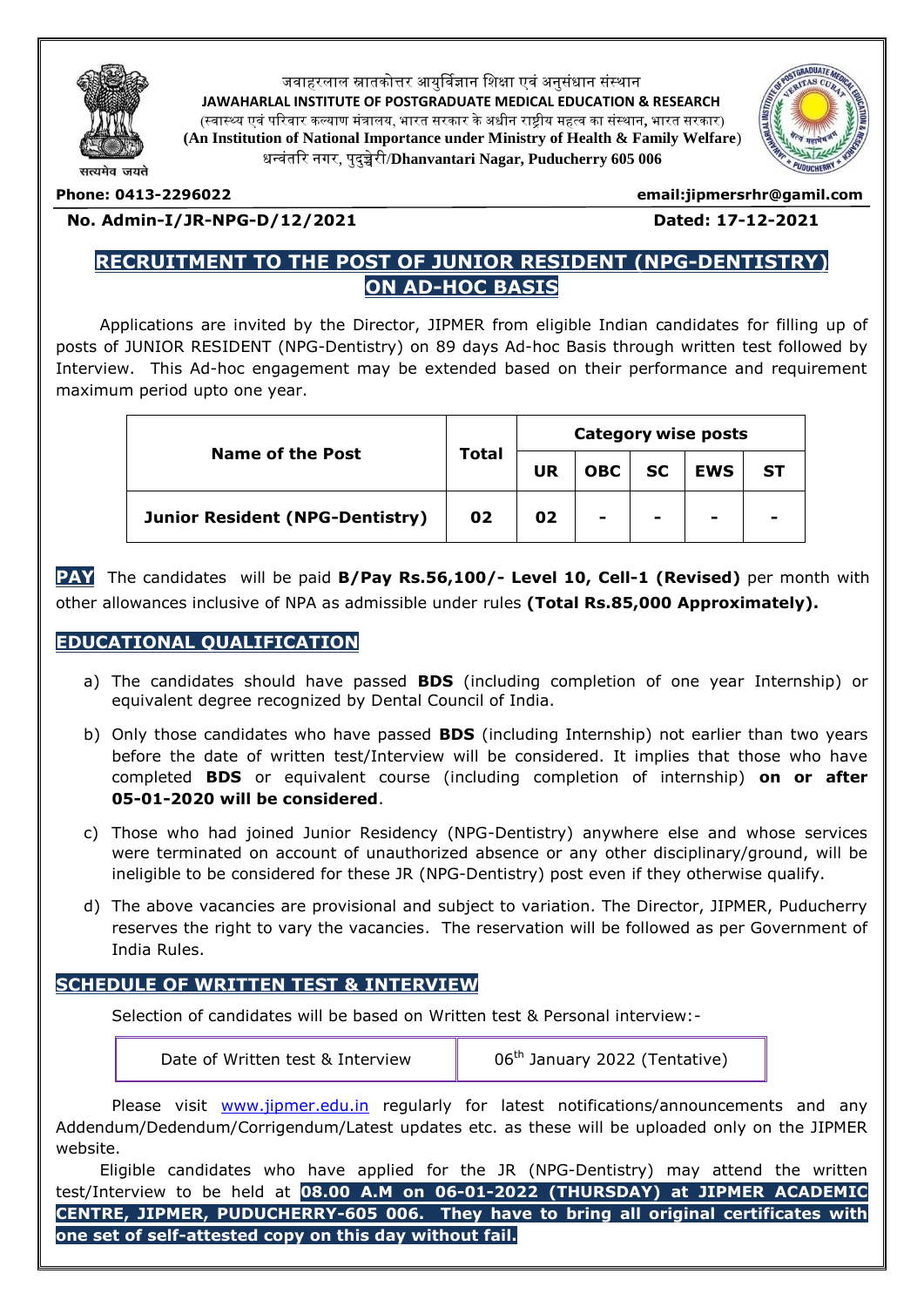#### **APPLICATIONS FEES**

**Rs. 500** for General (UR), OBC & EWS candidates and **Rs. 250** for SC/ST candidates. The Fee is exempted for Persons with Disabilities (PwDs). Kindly note that the bank may charge an additional service charge for making online payment. The application fee once remitted will not be refunded at any circumstances.

## **MODE OF PAYMENT (Only online payment through SBI collect)**

The mode of payment will be made only through SBI Collect (Online Payment) & No other mode of payment (DD/Cheque/MO/IPO/CRF/Cash etc) will be entertained.

### **HOW TO MAKE PAYMENT**

- 1. Go to the JIPMER Website Home Page i.e **[www.jipmer.edu.in](http://www.jipmer.edu.in/)**
- 2. **Click Online Payment**

### 3. **SBI Collect Page will appear**

- 4. Click on the Check box mentioned as "I have read and accepted the terms and conditions stated above".
- 5. Click on **PROCEED**
- 6. Select *RESIDENT RECRUITMENT FEE* from the drop down list of select payment category and fill the following details carefully

| $\bullet$ | Notification No.                              | : Admin-I/JR-NPG-D/12/2021      |
|-----------|-----------------------------------------------|---------------------------------|
|           | Date and month of Notification                | $: 17 - 12 - 2021$              |
|           | Name of the Applicant                         |                                 |
|           | Date of Birth                                 |                                 |
| $\bullet$ | Name of the Post<br>(from the drop down list) | : JUNIOR RESIDENT NPG DENTISTRY |
| $\bullet$ | Name of the department                        | : DENTISTRY                     |
| ٠         | <b>Educational Qualification</b>              |                                 |
| $\bullet$ | Category of the Applicant                     |                                 |
|           | (from the drop down list)                     |                                 |
| $\bullet$ | Contact No                                    |                                 |
| $\bullet$ | Email                                         |                                 |
|           | <b>Communication Address</b>                  |                                 |

- Application Fee (from the drop down list i.e. Rs. 500 for UR /OBC/EWS & Rs. 250 for SC / ST)
- 7. Select **SUBMIT** and proceed for online payment.
- 8. **Save the payment copy and the same should be uploaded along-with the required documents in "Google Forms" for reconciliation.**

## **HOW TO APPLY?**

### **Submission of application: Through On-line mode only.**

- 1. Candidates are informed to apply on-line mode only. (Any other mode of applications will not be accepted / considered)
- 2. Log on to link in the Home page [https://www.jipmer.edu.in](https://www.jipmer.edu.in/) and click "Apply on-line to the post of Junior Resident (NPG-Dentistry) at JIPMER, Puducherry".

(OR)

Candidate should click the following link (Ctrl  $+$  Click) or copy and paste the URL in Google chrome / Internet explorer / Mozilla Firefox.

### **https://forms.gle/AL5dp3VtE7kMHuUN6**

- 3. The candidate should acquaint himself/herself with all requirements with regard to filling up the application on-line.
- 4. The last date of submission of online application is **04.01.2022 (Tuesday) till 04.30 PM.**
- 5. Candidates are advised **NOT TO SEND HARD COPY** of the application with documents by postal/courier/by hand.

-2-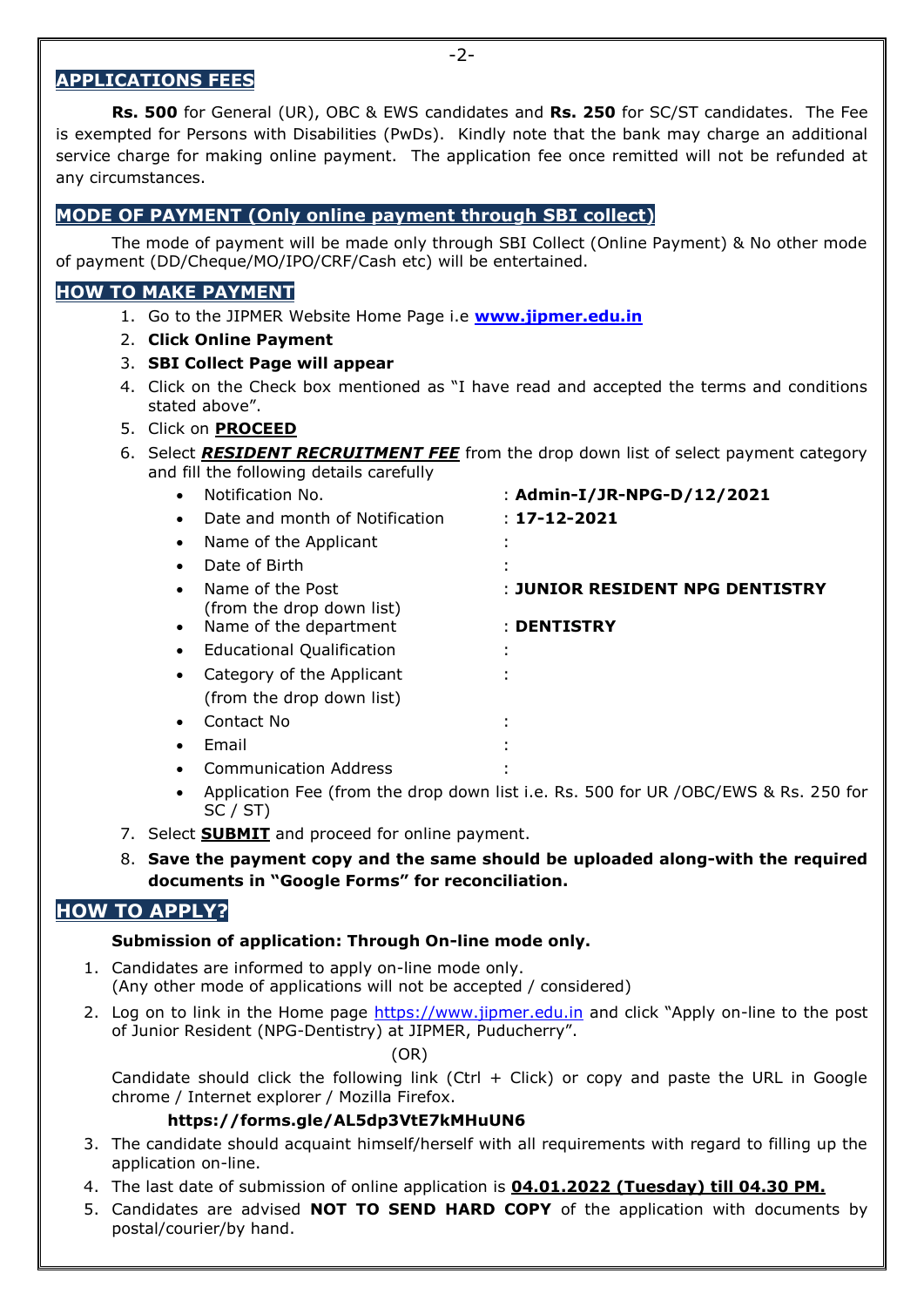# **Steps to be followed for online application form:**

- 1. Candidate should have valid Gmail id login to apply.
- 2. Candidate should click the link (Ctrl + Click) (OR) copy and paste the URL in Google chrome / Internet explorer / Mozilla Firefox.

## **https://forms.gle/AL5dp3VtE7kMHuUN6**

- 3. Login page will appear. Enter the username and password of your Gmail id.
- 4. After login, the details required in the form to be filled by the candidate.
- 5. Candidate should make payment of application fees before applying to the post and fees payment receipt should be uploading in the **"Google Forms"**.
- 6. Candidate should upload the following documents in the online application form:
	- (a) Photo (Candidate must have in softcopy/digital **of PASSPORT SIZE PHOTOGRAPH** [30mm width x 45mm Height] and save it as **"Candidate Photograph.jpg"** provided by photographer. Keep size of photograph minimum size 20KB, as the maximum size limit is 200KB.
	- (b) Internship Certificate
	- (c) Dental Registration Certificate
	- (d) Fees payment receipt (No fee is required to be payable by Persons with Disabilities [PwD's] candidates).
	- (e) Community Certificate (only to the candidate claiming for fee relaxation [Rs.250/-]).
- 7. After uploading and filling the application form, the candidate should submit the application form.

## **SELECTION PROCEDURE**

- 1. A written Examination based on **MCQs in the subject concerned** will be conducted for eligible candidates followed by personal interview.
- 2. Suppose, more number of candidates happens to appear for the written examination, as per directives of Central/State Govt. norms for Covid-19 pandemic, examination may be conducted in two shifts on the same day. In this regard, this Institute reserves the right to take the final decision.
- 3. **Candidates will be shortlisted for interview based on their written test marks. List of short listed candidates will be displayed in our notice board on the same day. In this regard, this Institute reserves the right to take the final decision.**
- 4. Selection process for the post of Junior Resident (NPG-Dentistry) will include a **written examination** (**85%) and personal interview (15%).**

## **GENERAL INSTRUCTIONS**

- 1. Self-declaration stating that he/she has not been worked as a Junior Resident (NPG-Dentistry) for a period of one year (Regular/Ad-hoc) in any Central/State Govt/Semi Govt Autonomous body (**Annexure-I** to be submitted at the time of written test/Interview). 2.
- 2. The candidates who are in service in any Govt. Hospital /Institutions are required to submit **"No objection Certificate"** from the present employer (**Annexure-II** to be submitted at the time of written test/Interview - if applicable).
- 3. The candidates are advised not to bring any political or other recommendations to influence their selection. Such candidates will be summarily rejected.
- 4. The posts are purely on (temporary) ad-hoc basis and under no circumstances are linked to regular appointment and cannot be regularized at any stage.
- 5. The appointment will be temporary and subject to termination at one month's notice and without assigning any reason. If he/she wishes to resign his/her job, he/she has to serve one month's notice or remit one month's salary or pay thereof, as the case may be proportionate to the shortfall in the notice period. In this regard decision of the Director will be final.
- 6. The Competent Authority reserves the right of any amendment, cancellation and changes to this advertisement as a whole or in part without assigning any reason or giving notice.
- 7. The appointee shall not be entitled to avail any allowances/facilities being extended to the regular/permanent faculty members of the JIPMER, Puducherry-06.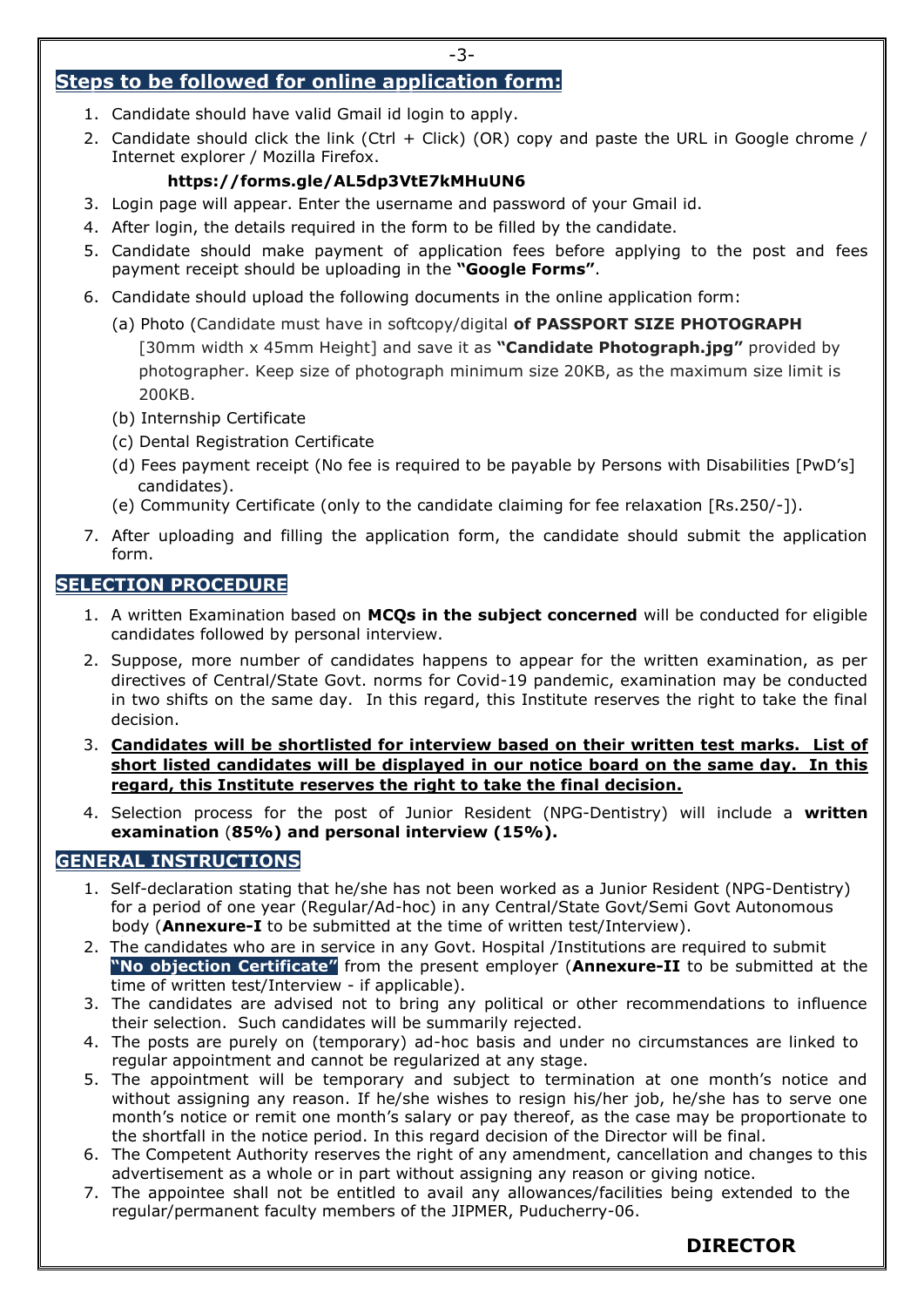# **Annexure-I**

# **SELF-DECLARATION**

 $I,$  Dr.  $S/O$   $\overline{S/O}$ 

appearing for written test/Interview for the post of Junior Resident (NPG-Dentistry) on Ad-hoc Basis for JIPMER, Puducherry held on \_\_\_\_\_\_\_\_\_\_\_\_\_\_\_\_\_ do hereby declare that I have not been worked as Junior Resident (NPG-Dentistry) for a period of one year on Regular/Ad-hoc / Contract Basis in any of the Central / State / semi Govt. / Autonomous Organizations.

I understand that if the said information as given by me is proved to be false, I will liable to be terminated from the services.

Signature : \_\_\_\_\_\_\_\_\_\_\_\_\_\_\_\_\_\_\_\_\_

Name : \_\_\_\_\_\_\_\_\_\_\_\_\_\_\_\_\_\_\_\_\_